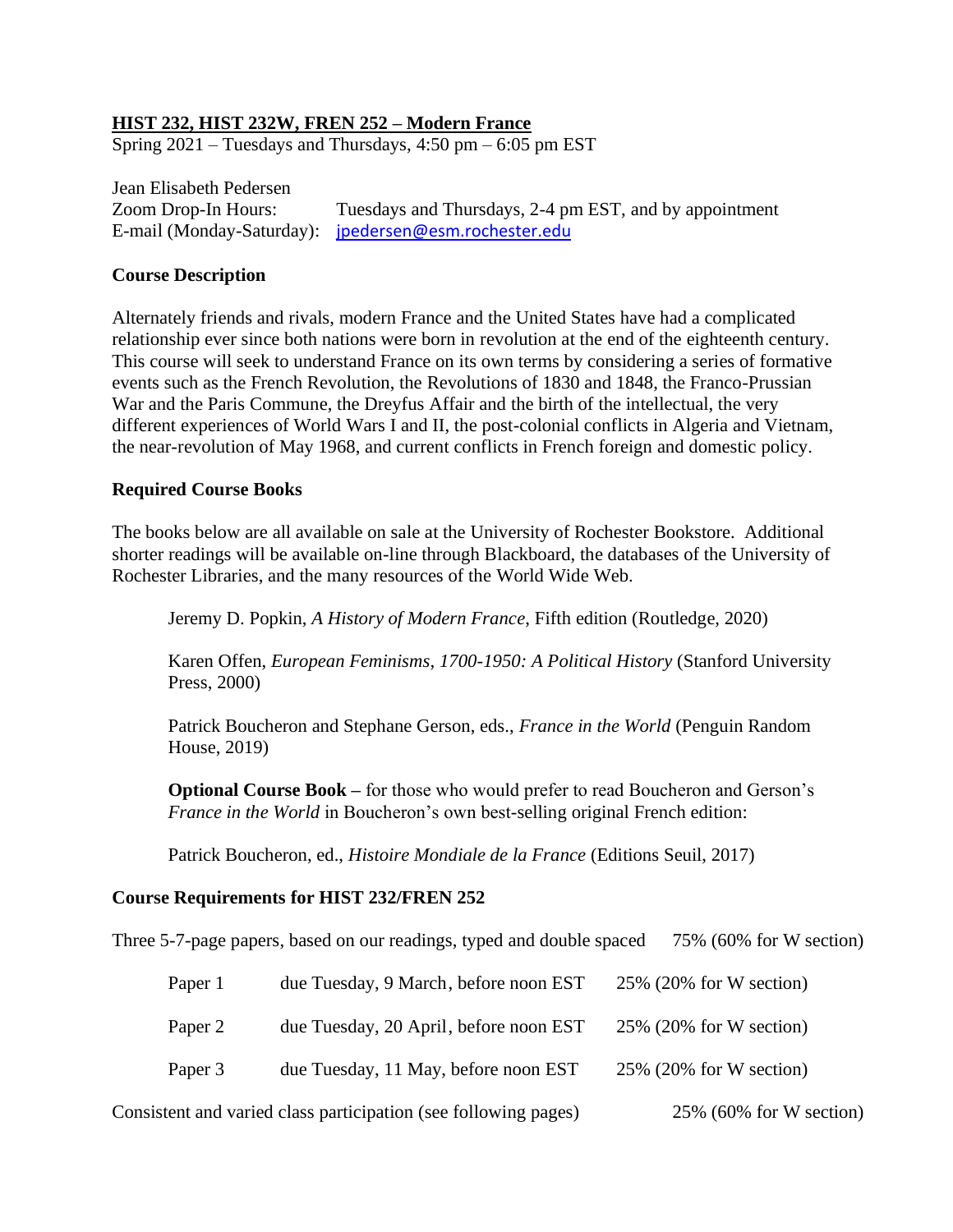# **Course Requirements for HIST 232 W**

3 5-7-page papers and class participation as for HIST 232/FREN 252 above, plus the following:

Two short 3-page papers, each with one revision, 10% each (20% for W section only)

Deadlines for paper 1: rough draft, Monday, 15 February; final draft, Friday, 26 February Deadlines for paper 2: rough draft, Monday, 22 March; final draft, Monday, 5 April

### **Statement Regarding Credit Hours**

The College's credit hour policy on undergraduate courses is to award 4 credit hours for courses that meet for the equivalent of 3 periods of 50 minutes each week. Students enrolled in Modern France are expected to devote roughly one hour each week to their weekly reading responses.

# **Class Participation**

# *Weekly reading responses*

I will post short writing prompts on Blackboard every Thursday, and the responses will be due through Blackboard every Monday.

Weekly writing response are required from every student every week, but you may miss up to two.

### *Attendance and participation in class*

Our class has two different sections, one *synchronous* and one *asynchronous*, and there are different ways of participating in class for each one.

Please let me know which section you expect to attend, and please let me know if your circumstances change at any point over the course of the semester.

### *Synchronous attendance and participation – for those who are taking the live class on zoom*

This is a discussion class, not a lecture class. I hope that you will be able to come to every class, and I also hope that you will have the internet bandwidth to participate with your camera on.

You may miss up to two live classes. If you have to miss more than that, you may also complete up to two classes by following the guidelines for the asynchronous class. See details below.

Please come to class with all your thoughts, comments, and questions about the reading!

# *Asynchronous attendance and participation – for those who are taking the recorded class on Blackboard*

I will post the recordings of our live zoom class sessions on Blackboard, and I will also set up a discussion board for each module to go with them. I expect that you will watch all of the recordings and participate in the discussion board before and after each session as follows: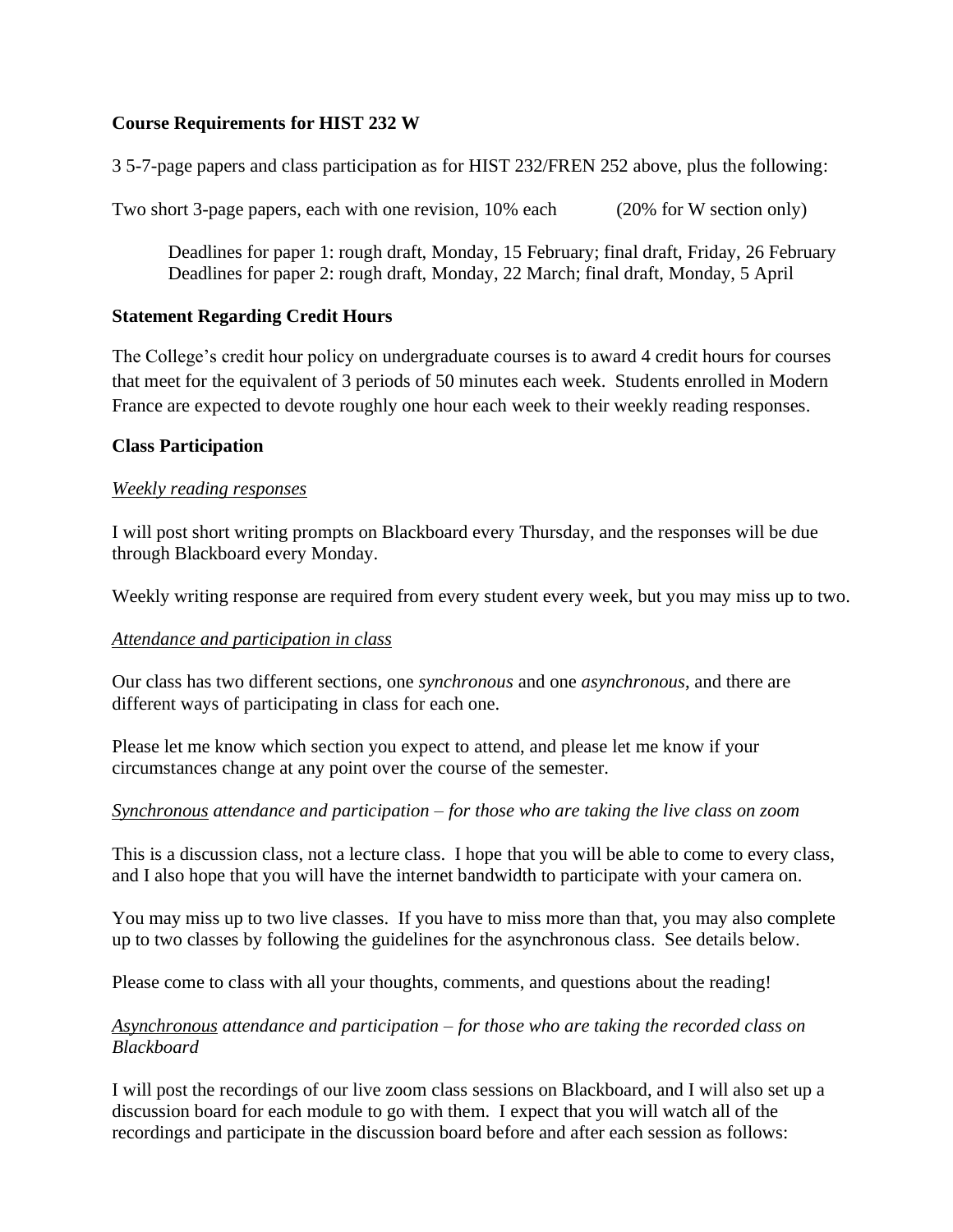Every *Monday*, in addition to completing the assigned writing response as described above, you should also submit questions and/or comments about Tuesday's reading through Blackboard. I will look at these before our Tuesday class, and bring them into the discussion there.

Every *Wednesday*, you should submit questions and/or comments about Thursday's reading through Blackboard. I will look at these before our Thursday class, and bring them into our discussion there.

On or before *Friday* of every week, you should add questions and/or comments that you want to share with the class after watching the recordings of the previous Tuesday's and Thursday's conversations.

On or before *Monday* of every week, you should go back over the questions and comments from the previous weeks to respond to your asynchronous classmates' contributions. I will also add my own questions and comments there for you to consider at the same time.

You may miss up to two Monday, Wednesday, or Friday comments, questions, and/or responses.

# **Course Policies**

### *In the case of late papers*

The papers will give you a chance to reflect more systematically on the assigned readings.

I accept late papers, but I also deduct points depending on how late they arrive. A paper that was worth an A on Tuesday will get an A- on Thursday, a B+ on Sunday, a B- on the following Tuesday, etc.

### *In the case of late weekly writing exercises*

The short writing exercises will help prepare you for the papers, and they will also form the basis of our class discussions. I grade these on a 3-point check/check plus/check minus system.

I accept late weekly writing responses, but only if they arrive within the week after the deadline.

### *In the case of absences from class*

### *Synchronous absences*

Watching the recordings and participating in the Discussion Board will give you space to explore your questions about the history of modern France and its place in Europe and the world; help you to understand our course readings; and provide time for you to work on your writing on related topics. Every one of our classes counts.

If you expect to miss class for especially compelling personal or professional reasons, you must speak to me in advance so that we can arrange ways for you to complete your missing work.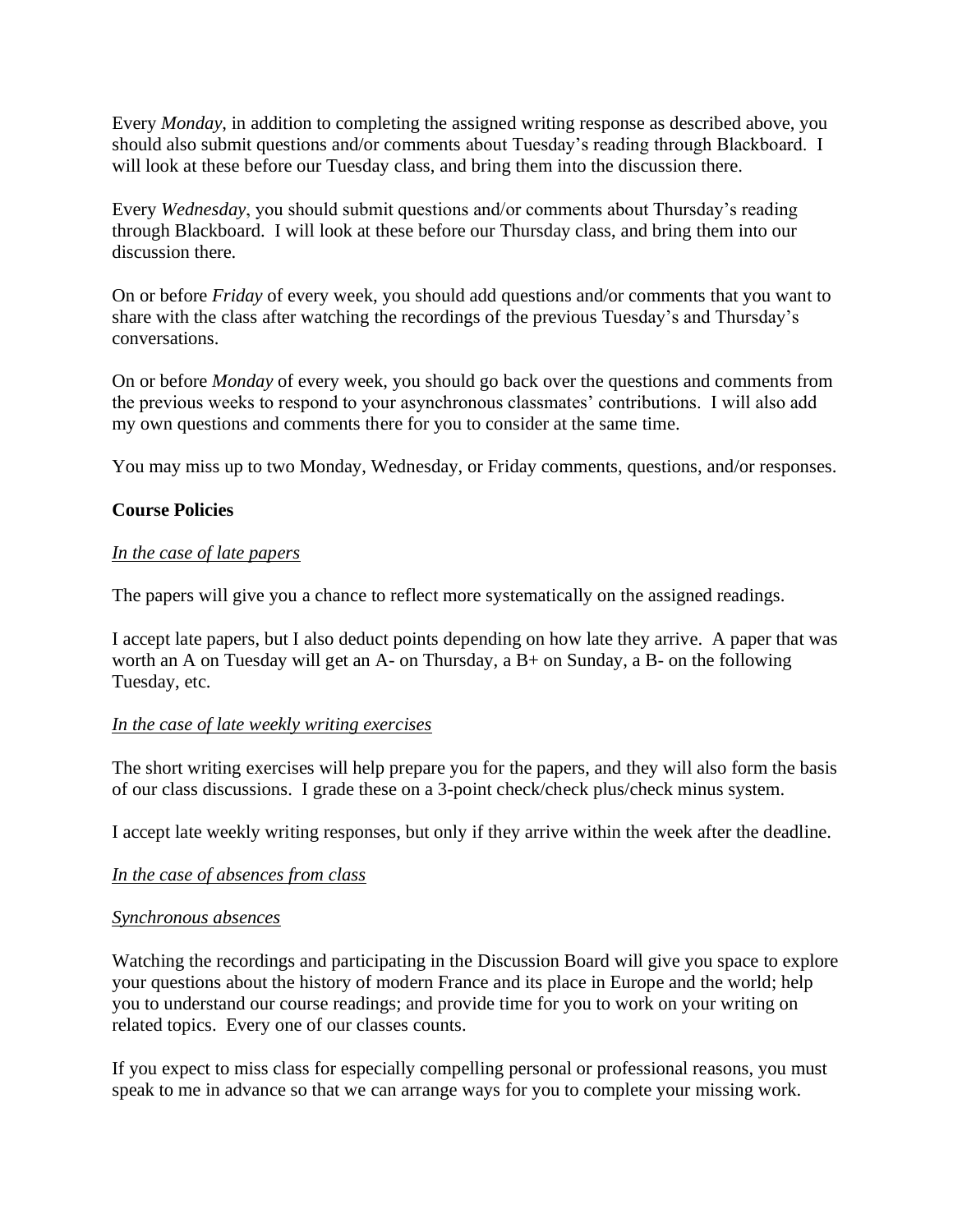In addition to any personal or professional absences that you clear with me in advance, you may have up to 2 free personal absences.

You may also make up for up to 2 additional absences from the live zoom class by participating in the corresponding asynchronous portions of the class.

To put this another way, you may miss up to 4 live zoom classes as long as you make up at least 2 of them by participating in the asynchronous section of the course for the zoom days you miss.

Each additional absence after the allowance of 2 free and 2 made-up absences will result in a deduction of 1/3 of a grade from class participation (A to A-, A- to B+, B+ to B, for example).

If your circumstances change over the course of the semester, please let me know right away.

### *Asynchronous absences*

The recorded class discussions on Blackboard will give you a way to follow our conversation about the reading, and the associated discussion boards on Blackboard will give you a way to contribute your own questions and comments to the conversation as we move through the semester together.

Watching the recordings and participating in the Discussion Board will give you space to explore your questions about the history of modern France and its place in Europe and the world; help you to understand our course readings; and provide time for you to work on your writing on related topics. Every one of our class/discussion board combinations counts.

If you expect to miss any of your Monday, Wednesday, or Friday discussion board deadlines for compelling personal or professional reasons, you must speak to me in advance so that we can arrange ways for you to complete your missing work.

In addition to any compelling personal or professional absences that you clear with me in advance, you may have up to 2 free personal absences.

You may also substitute for any of your Monday or Wednesday discussion sets by participating in the corresponding synchronous portion of the Tuesday or Thursday class live on zoom.

Each additional missing discussion board contribution after the initial 2 will result in a deduction of  $1/3$  of a grade from class participation (A to A-, A- to B+, B+ to B, for example).

If your circumstances change over the course of the semester, please let me know right away.

# **Resources for Students with Disabilities**

The University of Rochester respects and welcomes students of all backgrounds and abilities. In the event you encounter any barrier(s) to full participation in this course due to the impact of disability, please contact the Office of Disability Resources. The access coordinators in the Office of Disability Resources can meet with you to discuss the barriers you are experiencing and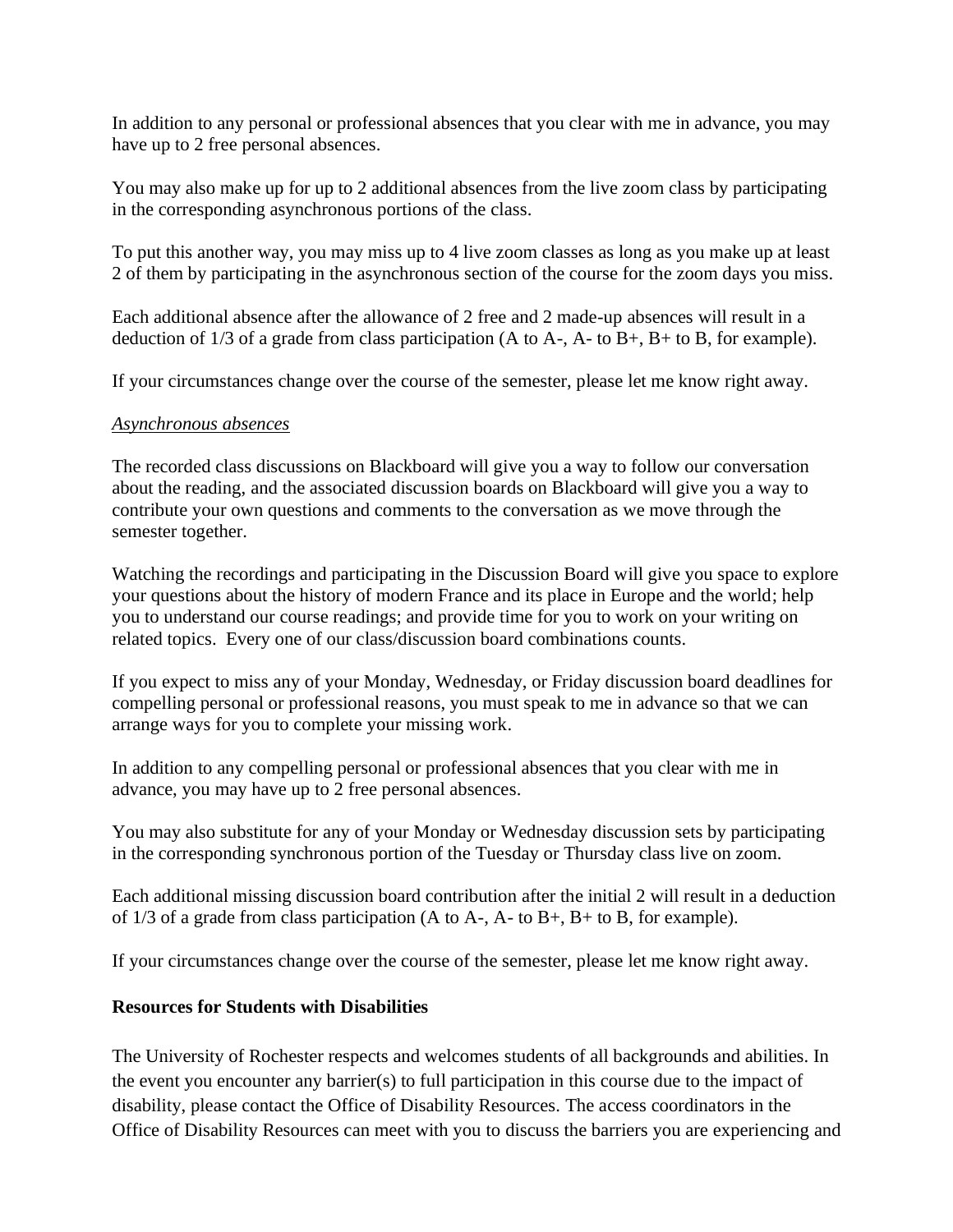explain the eligibility process for establishing academic accommodations. You can reach the Office of Disability Resources at: [disability@rochester.edu;](mailto:disability@rochester.edu) (585) 276-5075; Taylor Hall. If you have any questions or concerns, please feel free to contact me as well.

# **Academic Honesty**

All assignments and activities associated with this course must be performed in accordance with the University of Rochester's Academic Honesty Policy. Cheating and plagiarism are serious offenses and will be treated as such. Anyone who engages in such activities will be turned over to the College Board on Academic Honesty for disciplinary action, as outlined at [http://www.rochester.edu/College/honesty/.](http://www.rochester.edu/College/honesty/) For helpful discussions of plagiarism (including subtle, unintentional instances), see the American Historical Association's "Defining Plagiarism," [https://www.historians.org/teaching-and-learning/teaching-resources-for](https://www.historians.org/teaching-and-learning/teaching-resources-for-historians/plagiarism-curricular-materials-for-history-instructors/defining-plagiarism)[historians/plagiarism-curricular-materials-for-history-instructors/defining-plagiarism.](https://www.historians.org/teaching-and-learning/teaching-resources-for-historians/plagiarism-curricular-materials-for-history-instructors/defining-plagiarism)

# **University of Rochester COVID-19 Regulations**

The University is committed to protecting the health and safety of the entire community – students, faculty and staff. For this reason, it is mandatory that everyone wear a mask in University buildings and observe appropriate social distancing, including classrooms. Masks have been provided to students, faculty and staff and classrooms have been specifically assigned to allow for social distancing to support these requirements. You must wear a mask appropriately (e.g. over nose and mouth) if you are attending class in person, and you must do this for every class session and for the entire duration of each class session. If you fail to do this, you will be politely reminded of the requirement and then asked to leave if you do not comply.

If you do not want to wear a mask, you may consider taking the course remotely (online). This may require you to complete a set of online requirements different from the in-person requirements, although these will be equivalent in their learning objectives.

Students who refuse to adhere to requirement for mask wearing or social distancing the course will be in violation of the COVID-19 Community Commitment and will be referred to the Student Conduct system through a COVID-19 Concern Report. Such referrals will lead to student conduct hearings and may result in disciplinary action.

Students who feel unable to wear a mask may contact the Office of Disability Resources to explore options for accommodations. Students requiring accommodations may be asked to participate in the course through synchronous or asynchronous learning as part of this accommodation.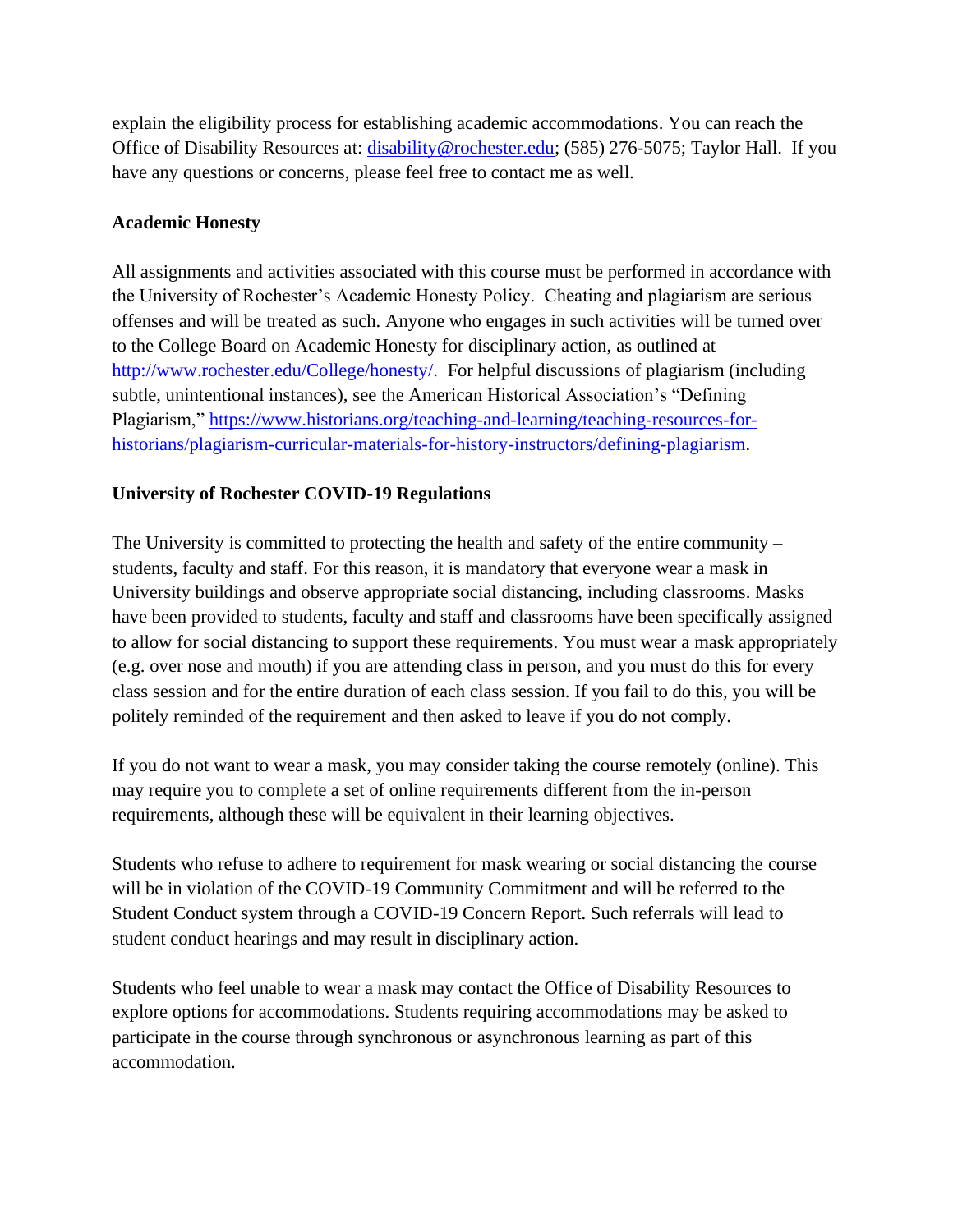### **Please note that the syllabus may change as the circumstances of the semester change.**

#### **Schedule of Reading and Writing Assignments**

#### Week 1

Tuesday, 2 February

Introductions in class and over VoiceThread

#### Thursday, 4 February

Popkin, *Modern France* Preface

Offen, *European Feminisms* Preface

# Boucheron, *France in the World* Preface to the English-Language Edition **Overture**

#### Week 2

Tuesday, 9 February

Popkin, *Modern France* The Oldest Nation of Europe Eighteenth-Century French Society and Economy Culture and Thought in Eighteenth-Century France A Government under Challenge

Offen, European Feminisms Introduction to Part I: The Eighteenth Century Reclaiming the Enlightenment for Feminism

Thursday, 11 February

Boucheron, *France in the World* Absolute Power

#### Week 3

Monday, 15 February

*Rough draft of first short paper for W students due over Blackboard by 5 pm*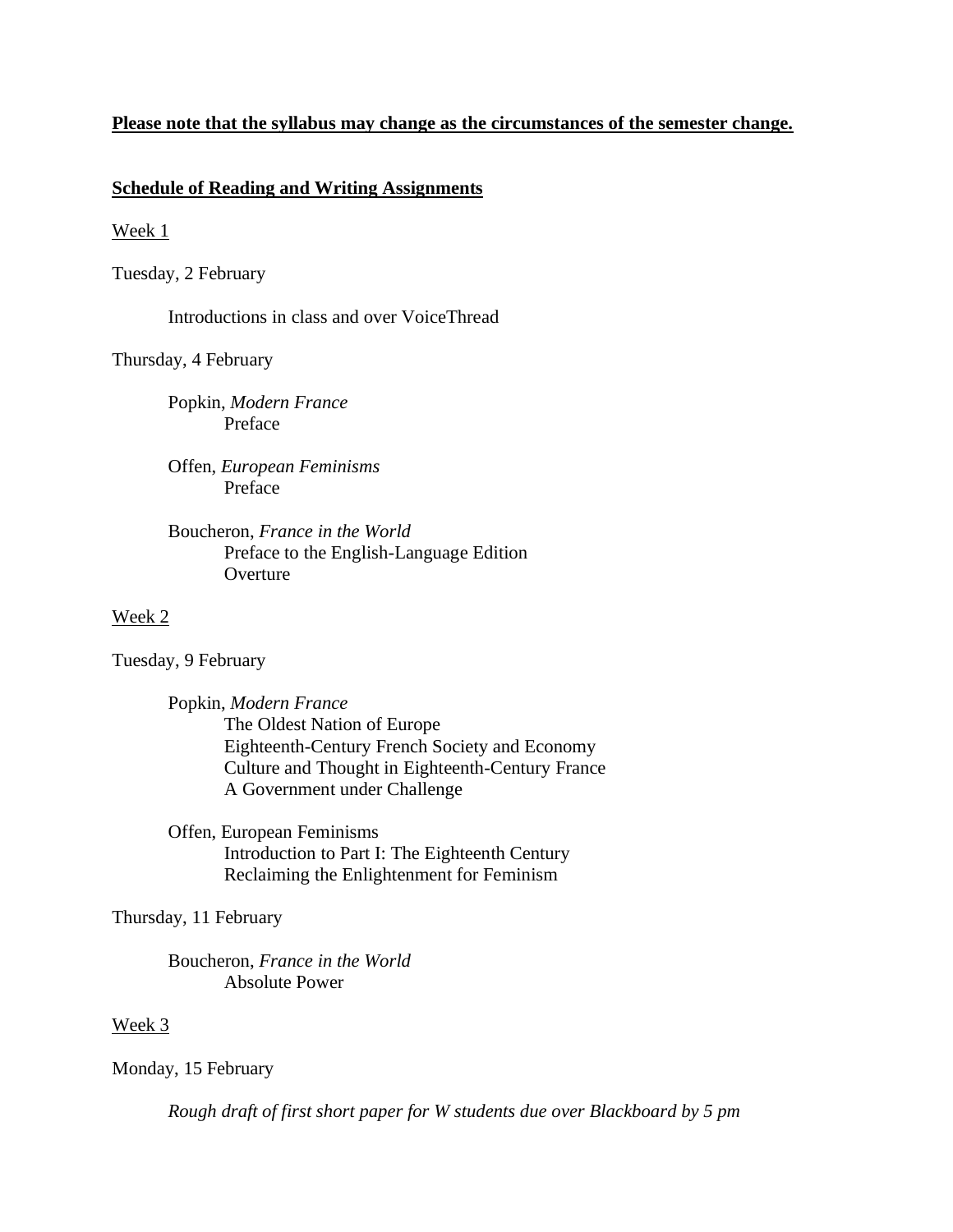Tuesday, 16 February

Popkin, *Modern France* Collapse of the Old Monarchy Successes and Failures of the Liberal Revolution The Radical Revolution The Return to Order

Thursday, 18 February

Boucheron, *France in the World* Enlightenment Nation

Week 4

Tuesday, 23 February

Popkin, *Modern France* The Napoleonic Years The Restoration The July Monarchy and Its Critics

Offen, *European Feminisms* Challenging Masculine Aristocracy: Feminism and the French Revolution

Thursday, 25 February

Boucheron, *France in the World* A Homeland for a Universal Revolution, 467-534

Friday, 26 February

*Final draft of first short paper for W students due through Blackboard by 5 pm EST*

#### Week 5

Tuesday, 2 March

Popkin, *Modern France* A New Social World The Revolution of 1848: The Crisis of Bourgeois Society

Offen, *European Feminisms* Introduction to Part 4: The Nineteenth Century Rearticulating Feminist Claims, 1820-1848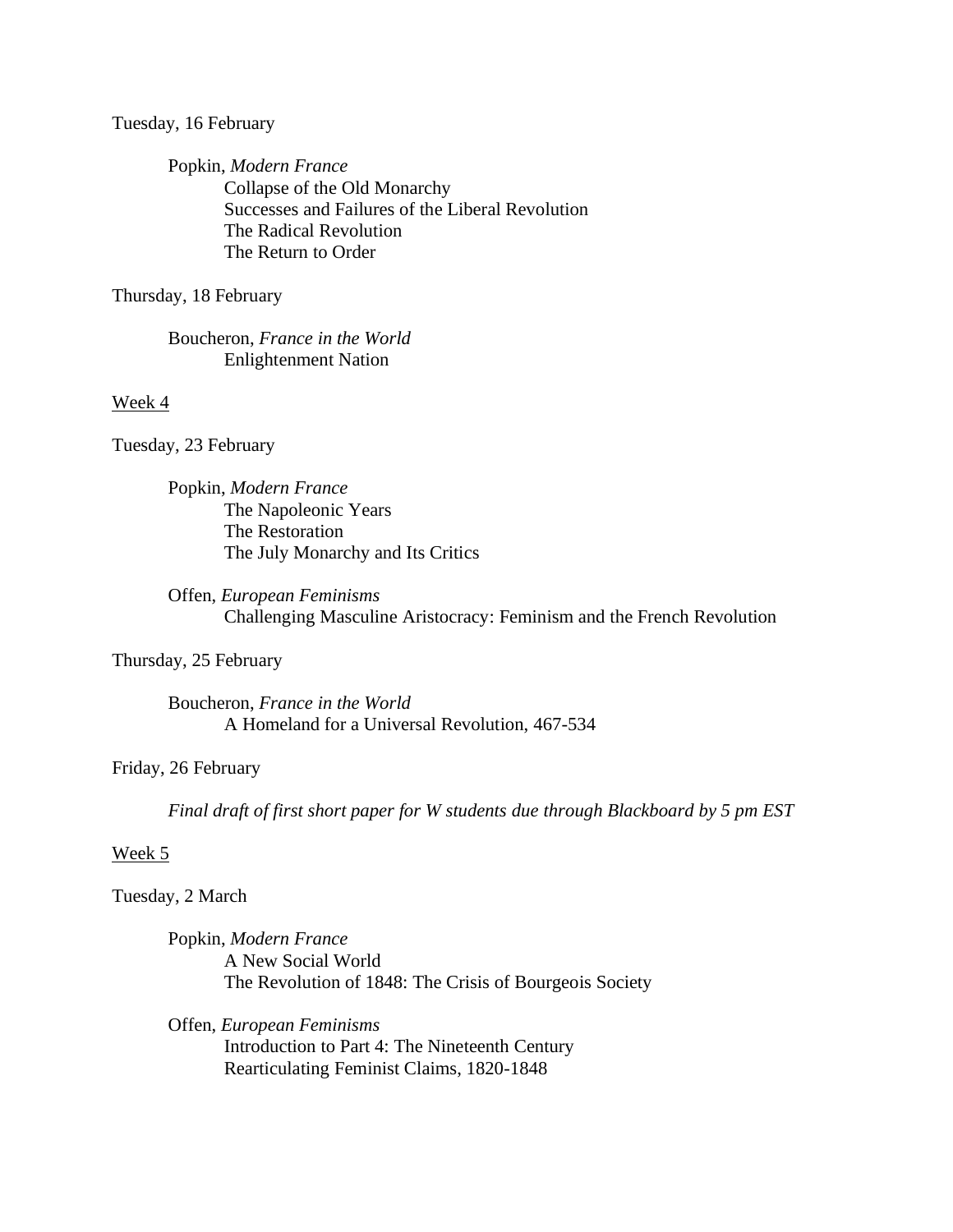Thursday, 4 March

Boucheron, *France in the World* A Homeland for a Universal Nation, 535-558

#### Week 6

#### Tuesday, 9 March

*First 5-7-page paper due for everyone through Blackboard before 5 pm EST*

#### Thursday, 11 March

Popkin, *Modern France*

The Second Empire's Decade of Prosperity The Second Empire in Difficulties

#### Week 7

Tuesday, 16 March

Popkin, *Modern France* The Paris Commune and the Origins of the Third Republic The Republicans in Power

Offen, *European Feminisms* Birthing the "Woman Question," 1848-1870

Thursday, 18 March

Boucheron, *France in the World* Globalization in the French Style, 559-618

#### Week 8

#### Monday, 22 March

*Rough draft of second short paper for W students due through Blackboard by 5 pm EST*

Tuesday, 23 March

Popkin, *Modern France* Economic Depression and Political Crises The Dreyfus Affair and the *Bloc Republicain* Culture and Society at the Fin de Siecle

*Reading for 23 March continues with Offen assignment on next page*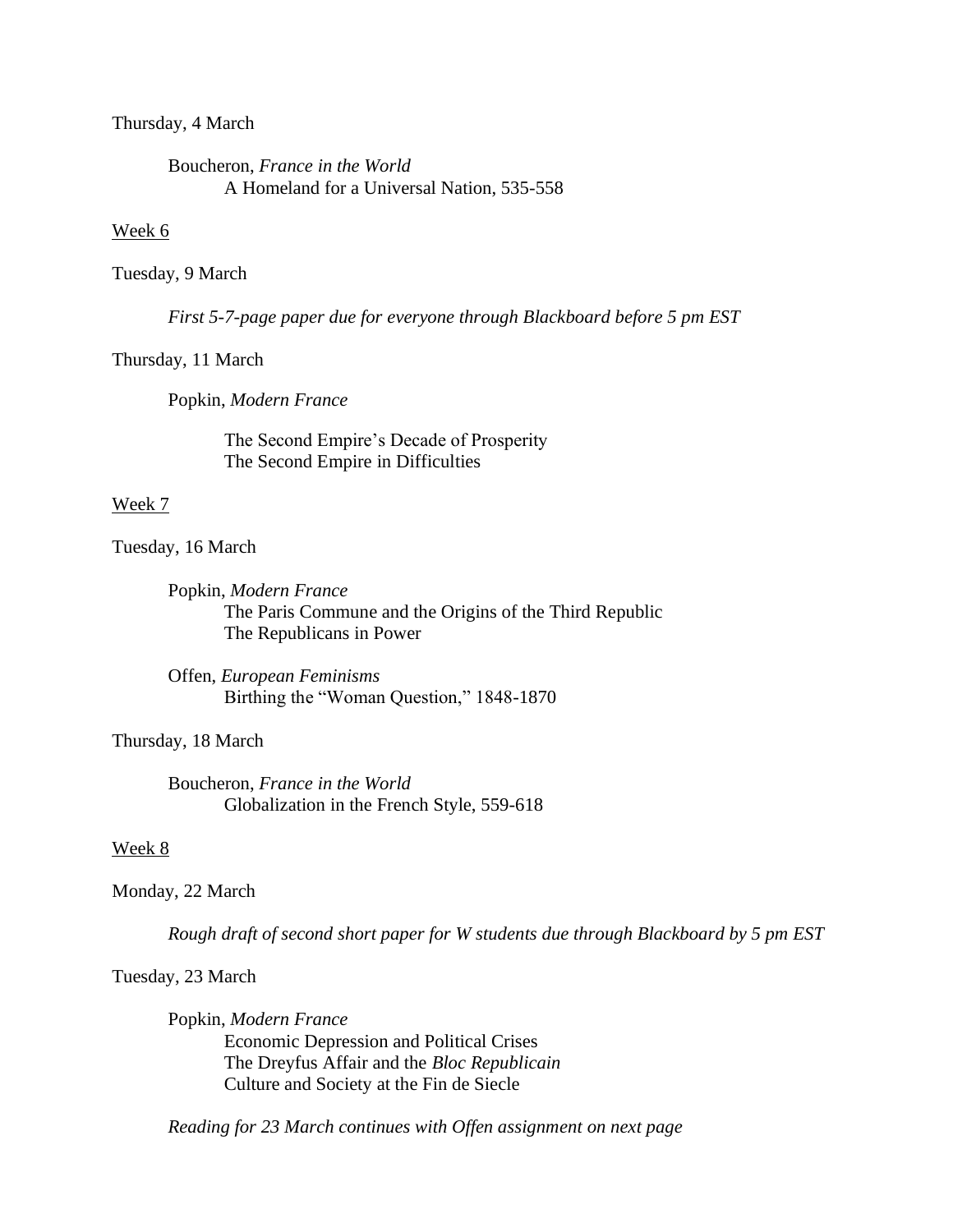#### Tuesday, 23 March

*Reading for 23 March continued from Popkin assignment on previous page*

Offen, *European Feminisms* Internationalizing Feminism, 1870-1890

Thursday, 25 March

Boucheron, *France in the World* Globalization in the French Style, 619-644

Week 9

Tuesday, 30 March

Wellness Day

Thursday, 1 April

Popkin, *Modern France* The Belle Epoque The Plunge into War

Offen, *European Feminisms*

Feminist Challenges and Anti-Feminist Responses, 1890-1914 Nationalizing Feminism and Feminizing Nationalisms, 1890-1914 Introduction to Part 3: The Twentieth Century

#### Week 10

Monday, 5 April

*Final draft of second short paper for W students due through Blackboard by 5 pm EST*

Tuesday, 6 April

Popkin, *Modern France*

Crisis, Victory, and Disillusionment France between the Wars The Illusion of Normality From the Popular Front to the War

Offen, *European Feminisms* Feminism under Fire: World War I, the Russian Revolution, and the Great Backlash, 1914-1930s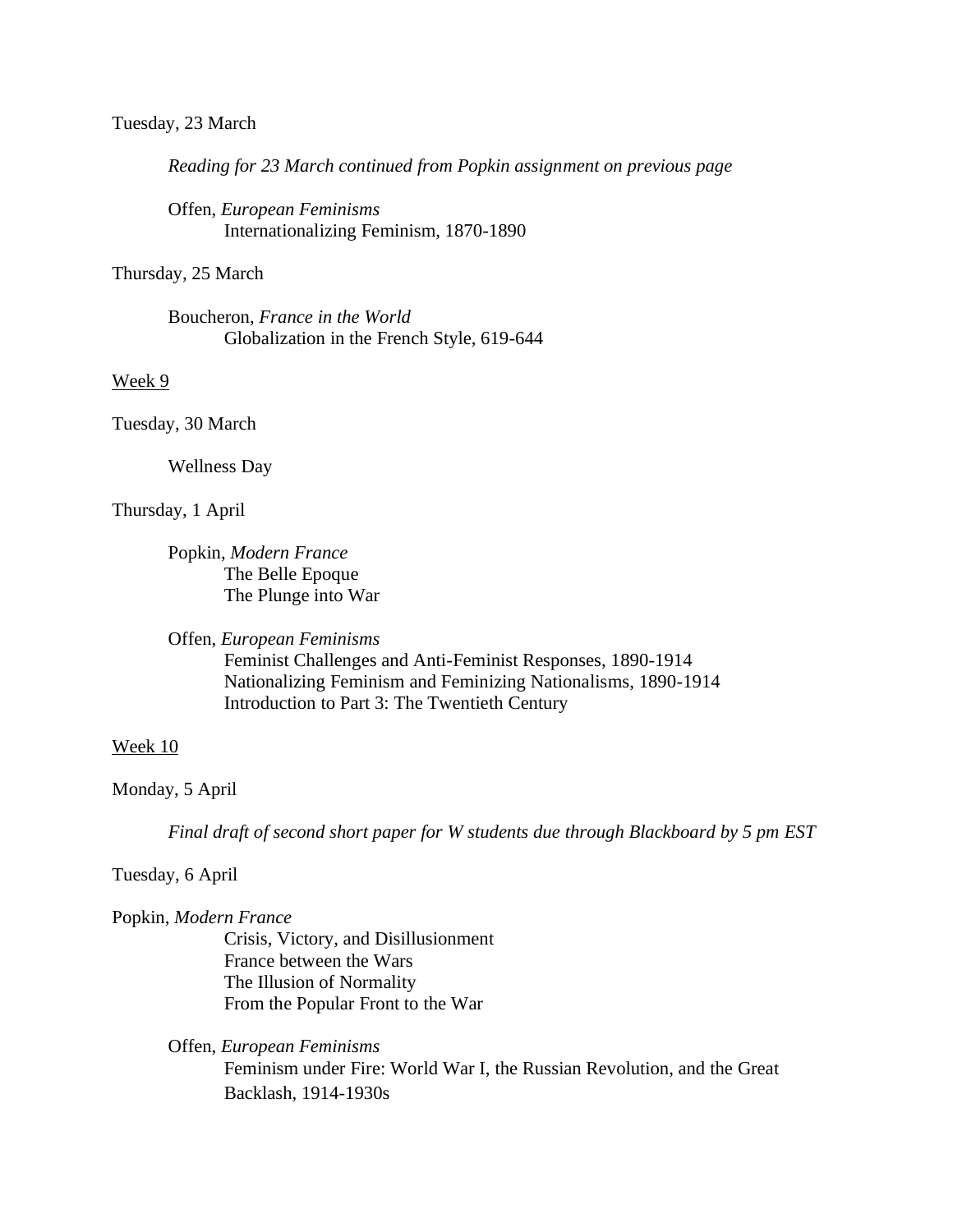Thursday, 8 April

Boucheron, *France in the World* Modernizing in Troubled Times, 645-719

#### Week 11

Tuesday, 13 April

Popkin, *Modern France* France in the Second World War The Road to Liberation The Revival of the Parliamentary Republic From the Fourth to the Fifth Republic

Thursday, 15 April

Offen, European Feminisms Globalizing and Politicizing European Feminist International Activity, 1919-1945 Epilogue

#### Week 12

Tuesday, 20 April

*Second 5-7-page paper for all students due through Blackboard before 5 pm EST*

Thursday, 22 April

Boucheron, *France in the World* Modernizing in Troubled Times, 720-784

#### Week 13

Tuesday, 27 April

Popkin, *Modern France*

Politics and Economy in DeGaulle's Republic Society and Culture during the "Thirty Glorious Years" May 1968 and the End of the Gaullist Era The Mitterand Years

Françoise Picq, "The History of Feminist Movements in France" <http://francoisepicq.fr/the-history-of-feminist-movements-in-france/>